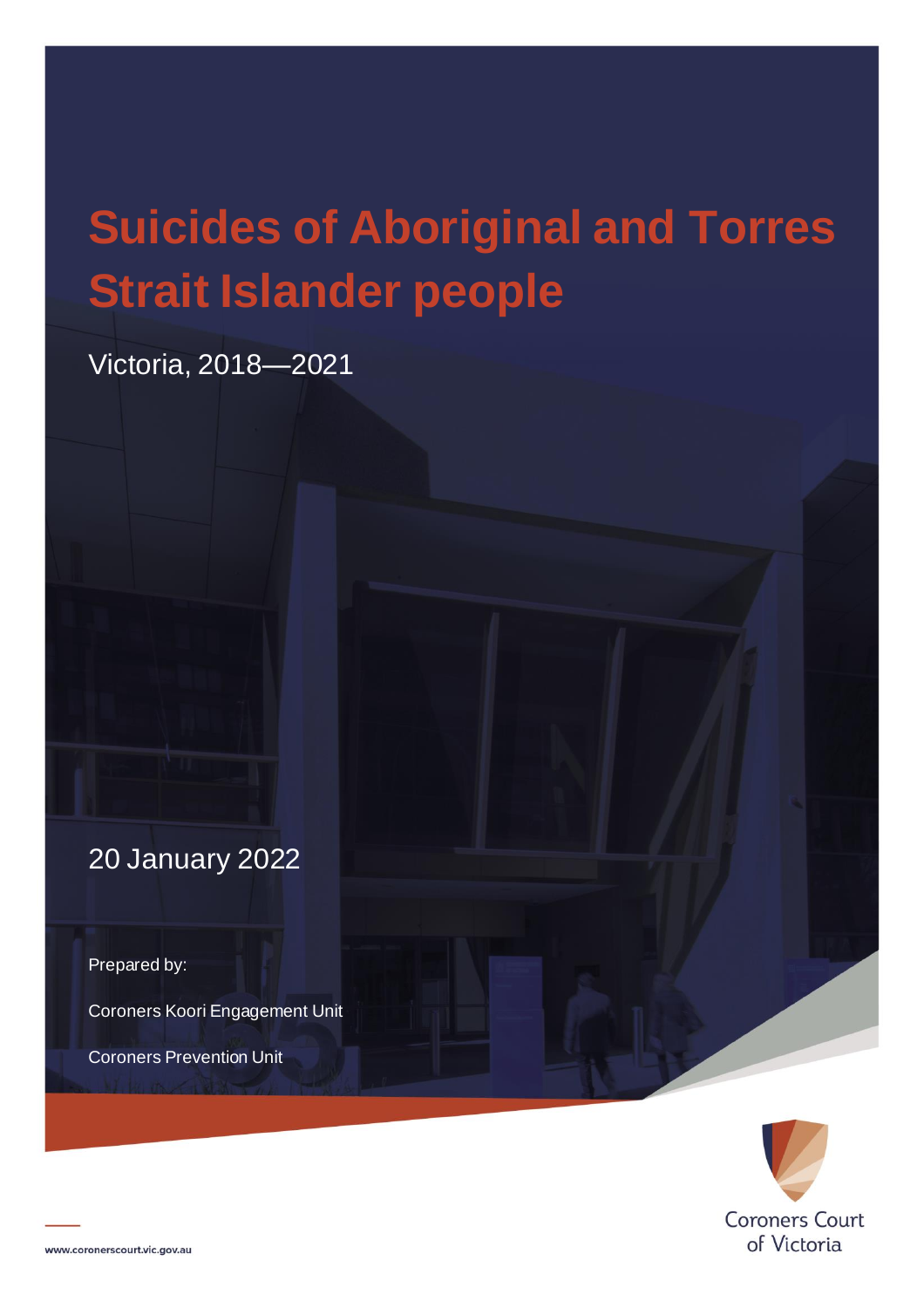

## **Warning**

Aboriginal and Torres Strait Islander peoples are respectfully warned that the following report includes information associated with deceased persons from events that have occurred on Aboriginal land in Victoria.

No names, voices or direct events are recorded within this report; however, the sensitive nature of the information is associated with the commencement of dreaming for many Aboriginal people and may impact some readers.

# **Acknowledgement**

The Coroners Court of Victoria (CCOV) acknowledges the traditional owners of the land on which it is located, the Wurundjeri and Boon Wurrung Peoples. Furthermore, the CCOV respectfully acknowledges all traditional owners across Victoria and pays respect to all Elders, past, present and emerging.

We acknowledge all families and communities who have been impacted by the loss of a loved one and provide our deepest condolences and respect at this time.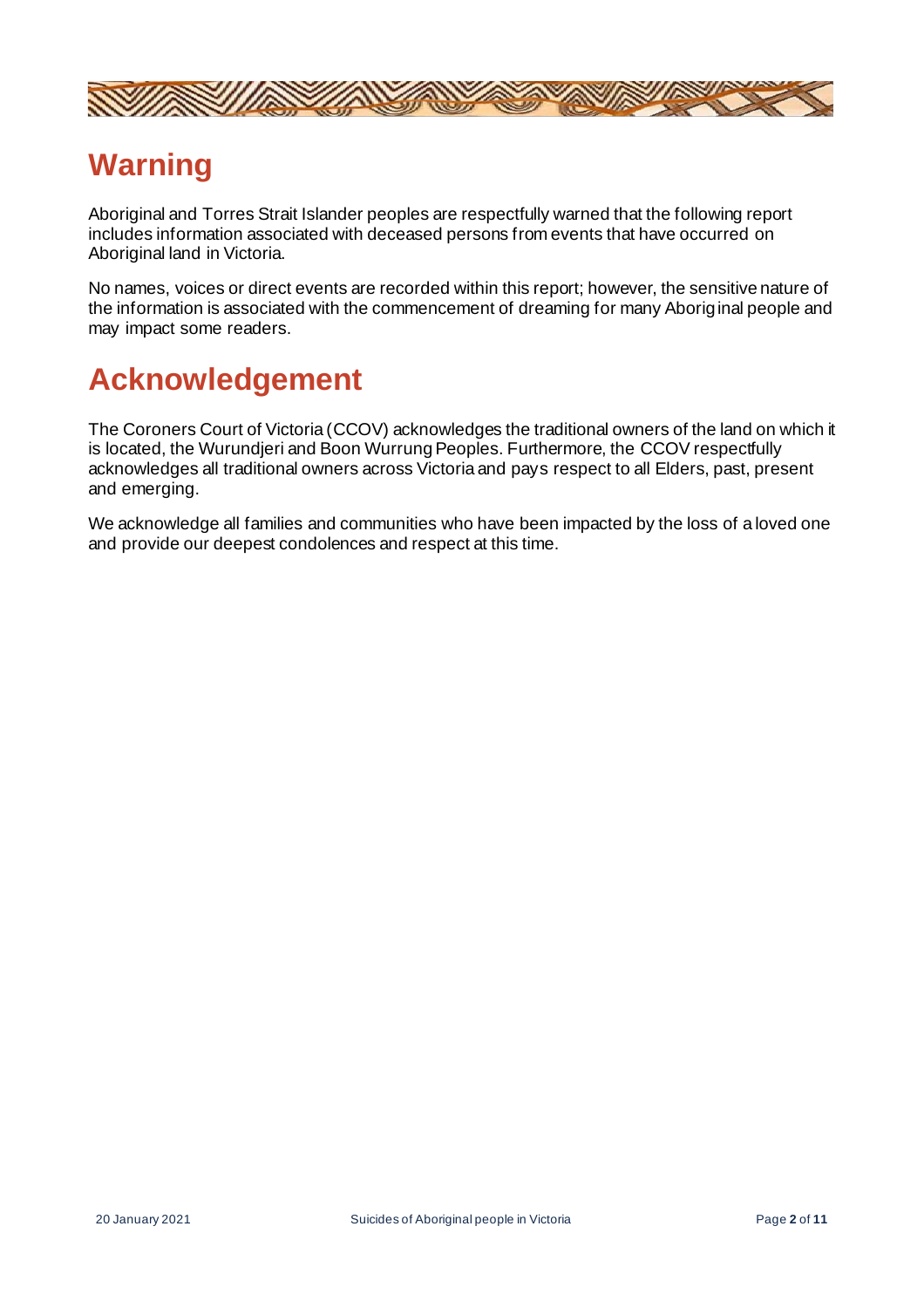

### **Purpose**

This report provides an overview of suicides of Aboriginal and Torres Strait Islander peoples in Victoria between 1 January 2018 and 31 December 2021.

This report was compiled to update organisations about the frequency and circumstances of suicides within Aboriginal and Torres Strait Islander communities across the state. Accurately recording and reporting on suicides of Aboriginal and Torres Strait Islander peoples in Victoria is critical to inform program development and other initiatives which aim to reduce suicide rates across Victorian Aboriginal communities.

This is the third report in a series prepared by the Coroners Koori Engagement Unit in collaboration with the Coroners Prevention Unit.

The first report, released on 30 June 2020, provided an overview of suicides among Aboriginal and Torres Strait Islander peoples in Victoria between January 2009 and April 2020, including basic contextual information on mental ill health, legal system contacts, interpersonal and situational stressors experienced by those who passed. It also included an overview of the data source for the report series, which is the Victorian Suicide Register (VSR).

The second report, released on 3 February 2021, was a supplement to the first report with updated data for the full year 2020.

This third report focuses on suicides among Aboriginal and Torres Strait Islander peoples in Victoria that occurred between January 2018 and December 2021. The reason for this specific time period is that 2018 is the earliest year for which the Coroners Koori Engagement Unit is confident all relevant suicides have been identified.

Historically, the Coroners Court of Victoria experienced a range of challenges in accurately identifying Aboriginal and Torres Strait Islander peoples among those who came into the Court's care. The reason for these challenges was that the Court relied only upon the information gathered during coronial investigations, and variation in the accuracy and detail of this information led to many relevant cases being missed.

To address this issue and improve the Court's capacity to provide culturally appropriate support to Aboriginal and Torres Strait Islander families whose loved ones have passed, the Court introduced a Koori Engagement Unit in 2019. The Unit's staff work proactively with Aboriginal and Torres Strait Islander communities across Victoria to facilitate engagement with the Court; and also work with Court staff to ensure respect for the cultural practices and protocols that apply to Aboriginal and Torres Strait Islander passings. One result of this initiative is that the Court now has far better knowledge of Aboriginal and Torres Strait Islander passings for the period 2018 to present and can produce far more reliable data than was the case in the past.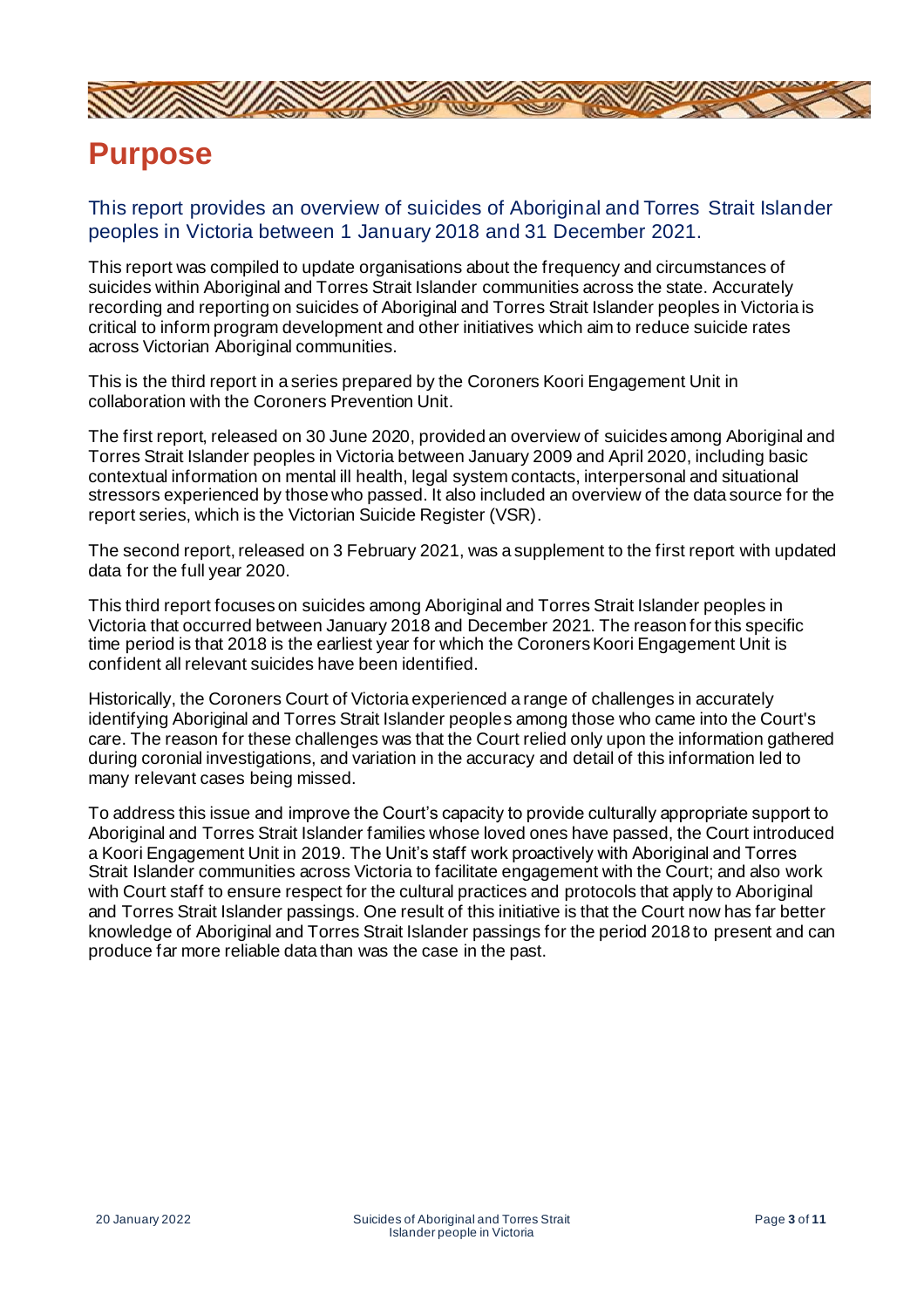

## **Suicides in Victoria**

The following data pertains to Aboriginal and Torres Strait Islander people who passed by suicide, and whose passing was reported to CCOV between 1 January 2018 and 31 December 2021.

#### **1. Annualfrequencyby sex and age group**

Table 1 shows the annual frequency by deceased sex and age group, of suicides among Aboriginal and Torres Strait Islander peoples in Victoria during the period 2018 —2021.

**Table 1:** Annual suicide frequency by sex and age group among Aboriginal and Torres Strait Islander peoples, Victoria 2018—2021.

| Sex and age group  | 2018           | 2019           | 2020           | 2021           | Total          |
|--------------------|----------------|----------------|----------------|----------------|----------------|
| <b>Male</b>        |                |                |                |                |                |
| Under 18 years     | 1              | 1              | 1              |                | 3              |
| 18 to 24 years     | $\overline{2}$ | $\overline{2}$ |                | 7              | 11             |
| 25 to 34 years     | 1              | 3              | 4              | 9              | 17             |
| 35 to 44 years     | 4              | 3              | 1              | 5              | 13             |
| 45 to 54 years     | 3              | 4              | 4              | 4              | 15             |
| 55 to 64 years     |                |                | $\overline{2}$ |                | $\overline{2}$ |
| 65 years and older |                |                |                |                |                |
| <b>Total</b>       | 11             | 13             | 12             | 25             | 61             |
| <b>Female</b>      |                |                |                |                |                |
| Under 18 years     |                |                |                | $\overline{2}$ | $\overline{2}$ |
| 18 to 24 years     | $\overline{2}$ | 3              | 4              | 3              | 12             |
| 25 to 34 years     |                | 3              | 3              | $\overline{2}$ | 8              |
| 35 to 44 years     | 3              |                |                |                | 3              |
| 45 to 54 years     |                | 1              | 1              | 3              | 5              |
| 55 to 64 years     |                |                |                |                | 1              |
| 65 years and older |                |                |                |                |                |
| <b>Total</b>       | $5\phantom{1}$ | 8              | 8              | 10             | 31             |
| All people         |                |                |                |                |                |
| Under 18 years     | 1              | 1              | 1              | $\overline{2}$ | 5              |
| 18 to 24 years     | 4              | 5              | 4              | 10             | 23             |
| 25 to 34 years     | 1              | 6              | 7              | 11             | 25             |
| 35 to 44 years     | 7              | 3              | 1              | 5              | 16             |
| 45 to 54 years     | 3              | 5              | 5              | $\overline{7}$ | 20             |
| 55 to 64 years     |                | 1              | $\overline{2}$ |                | 3              |
| 65 years and older |                |                |                |                |                |
| <b>Total</b>       | 16             | 21             | 20             | 35             | 92             |

The 75% increase in suicides among Aboriginal and Torres Strait Islander peoples in Victoria during 2021 occurred after three years of annual frequencies between 16 and 21 suicides. Going back further to the period 2009-2017 (and acknowledging the data for this period is unreliable),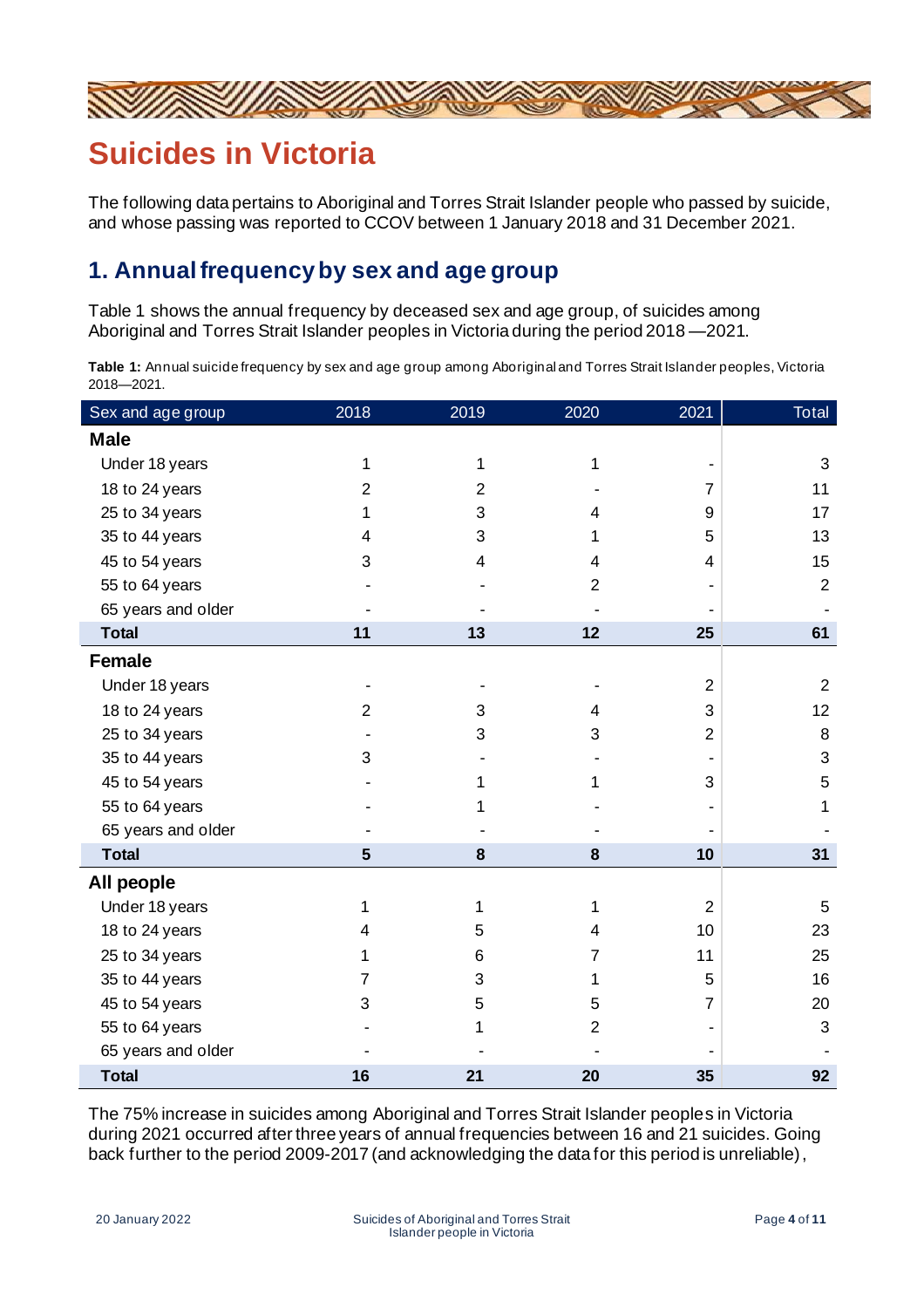

there were between six and 17 suicides of Aboriginal and Torres Strait Islander people per year. Given this historical context, the 2021 spike in suicide among Aboriginal and Torres Strait Islander people does not appear to be a result of random effects or fluctuation in the data.

#### **2. Monthly frequency**

Tables 2a and 2b show the monthly frequency and monthly aggregate<sup>1</sup> frequency respectively of suicides among Aboriginal and Torres Strait Islander people in Victoria. The elevated frequency observed during 2021 was particularly pronounced in the second half of the year.

| Month     | 2018 | 2019          | 2020           | 2021           |
|-----------|------|---------------|----------------|----------------|
| January   |      |               | $\overline{2}$ | 2              |
| February  |      |               | 3              | 3              |
| March     |      |               | 3              | 4              |
| April     | 3    |               |                |                |
| May       |      | 4             | 2              | 2              |
| June      | 2    | 4             |                | 2              |
| July      | 2    |               |                | 4              |
| August    |      |               | 5              | 4              |
| September |      | 2             |                | $\overline{2}$ |
| October   |      | $\mathcal{P}$ |                | 3              |
| November  | 4    | 3             |                | 5              |
| December  |      |               |                | 4              |

**Table 2a:** Monthly suicide frequency among Aboriginal and Torres Strait Islander people, Victoria, January 2018 to December 2021.

**Table 2b:** Monthly aggregate suicide frequency among Aboriginal and Torres Strait Islander people, Victoria, January 2018 to December 2021.

| Month     | 2018        | 2019 | 2020           | 2021           |
|-----------|-------------|------|----------------|----------------|
| January   | $\mathbf 0$ |      | $\overline{2}$ | $\overline{2}$ |
| February  | 0           | 2    | 5              | 5              |
| March     | $\mathbf 0$ | 3    | 8              | 9              |
| April     | 3           | 4    | 8              | 9              |
| May       | 4           | 8    | 10             | 11             |
| June      | 6           | 12   | 11             | 13             |
| July      | 8           | 13   | 12             | 17             |
| August    | 9           | 13   | 17             | 21             |
| September | 10          | 15   | 17             | 23             |
| October   | 11          | 17   | 18             | 26             |
| November  | 15          | 20   | 19             | 31             |
| December  | 16          | 21   | 20             | 35             |

<sup>1</sup> The aggregate monthly frequency is the sum of frequencies for all months so far in each year. For example, the aggregate monthly frequency in March of a year is the sum of the monthly frequencies in January, February, and March for that year.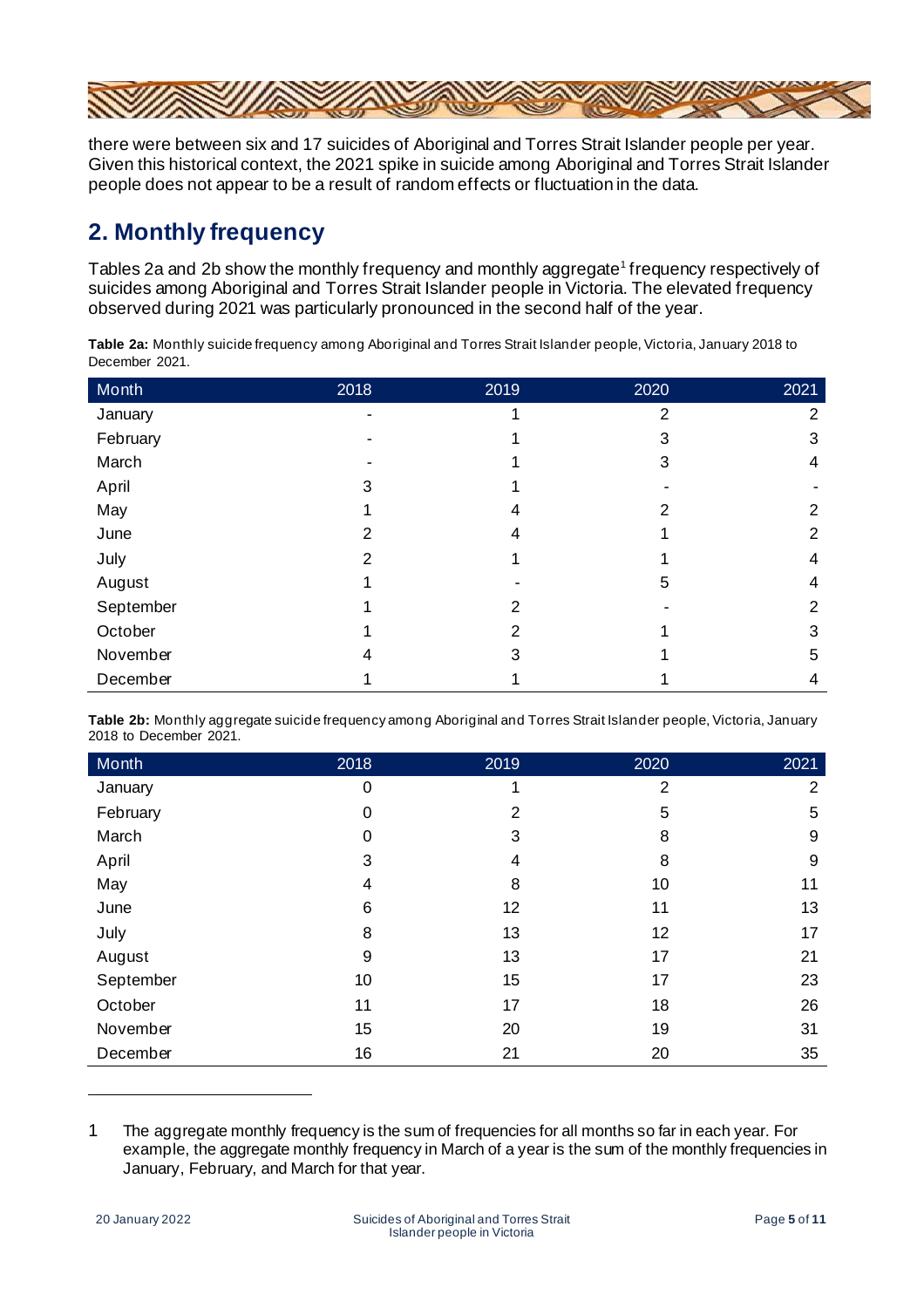

#### **3. Location**

Table 3 shows the annual frequency of suicides among Aboriginal and Torres Strait Islander people according to the location where the fatal incident occurred: in Metropolitan Melbourne or regional Victoria.

**Table 3:** Annual suicide frequency among Aboriginal and Torres Strait Islander people according to the location of fatal incident, Victoria 2018—2021.

| <b>Fatal incident location</b> | 2018 | 2019 | 2020 | 2021 | <b>Total</b> |
|--------------------------------|------|------|------|------|--------------|
| Metropolitan Melbourne         |      | ΙU   |      | 16   | 42           |
| Regional Victoria              |      |      | 12   | 19   | 50           |
| Total                          | 16   | 21   | 20   | 35   | 92           |

The majority of suicides (50 of 92, 54.3%) occurred in regional Victoria. The regional Victorian local government areas (LGAs) with the highest suicide frequencies (five or more during the period) were Mildura, Latrobe and Greater Shepparton. In Metropolitan Melbourne, the Darebin LGA was the most frequent suicide location.

The Coroners Court of Victoria respectfully acknowledges that the footprint of each passing impacts multiple communities – not just the place where the passing occurred.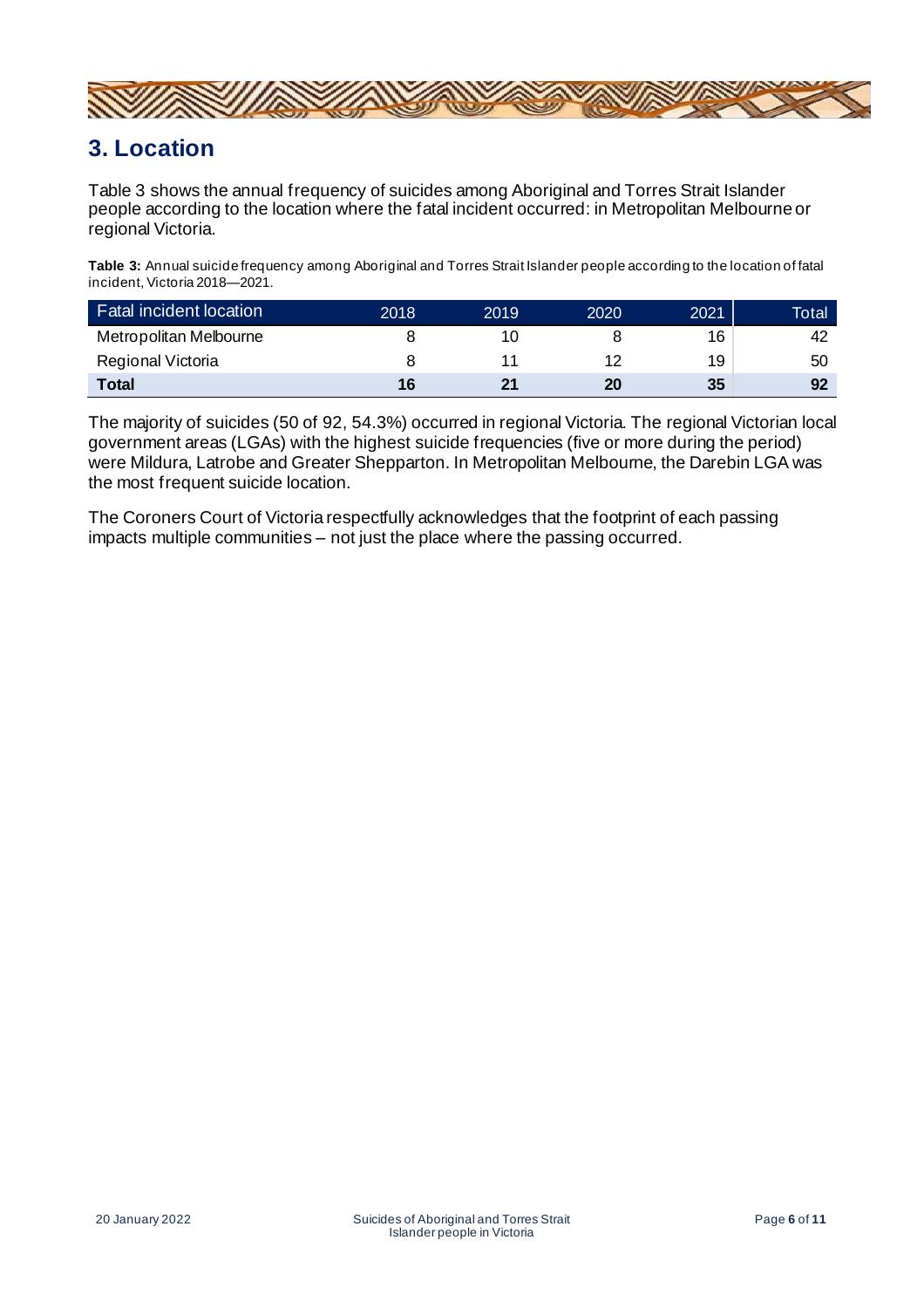

## **The suicides in context**

The previous section of this report focused specifically on Aboriginal and Torres Strait Islander people who passed by suicide. In this section, comparison data is presented to highlight some of the ways that suicide among Aboriginal and Torres Strait Islander people is distinct from suicide among non-Indigenous people in Victoria.

#### **1. Average annual suicide rates**

Table 4 shows the annual frequency and proportion of suicides among Aboriginal and Torres Strait Islander people compared to others in Victoria. On average, between 2018 and 2021 Aboriginal and Torres Strait Islander people comprised 3.3% of Victoria's suicide deceased.

| 2018  | 2019  | 2020  | 2021  | Total |
|-------|-------|-------|-------|-------|
|       |       |       |       |       |
| 16    | 21    | 20    | 35    | 92    |
| 687   | 679   | 692   | 648   | 2706  |
| 703   | 700   | 712   | 683   | 2798  |
|       |       |       |       |       |
| 2.3   | 3.0   | 2.8   | 5.1   | 3.3   |
| 97.7  | 97.0  | 97.2  | 94.9  | 96.7  |
| 100.0 | 100.0 | 100.0 | 100.0 | 100.0 |
|       |       |       |       |       |

**Table 4:** Annual frequency and proportion (%) of suicides among Aboriginal and Torres Strait Islander people and non-Indigenous people, Victoria 2018—2021.

The above frequencies were used as the basis for calculating crude average annual suicide rates, $^{\text{2}}$ so that suicide prevalence among Aboriginal and Torres Strait Islander people could be compared meaningfully to non-Indigenous people.

Rate calculations require a reliable estimate of the underlying population from which cases are drawn. This requirement was problematic here, because the most recent available estimates for Victoria's Aboriginal and Torres Strait Islander population and non-Indigenous population date back to 2016. <sup>3</sup> However in the absence of any other suitable population data, these Victorian population estimates were used. The calculations were as follows:

• For Aboriginal and Torres Strait Islander people, the total frequency of suicides during the fouryear period (92) was divided by the 2016 Victorian population estimate (57,767), multiplied by

<sup>2</sup> The crude rate (dividing total cases by overall population, without accounting for features and factors that may be distributed differently between the cases and the population) was used because when the suicides among Aboriginal and Torres Strait Islander people were disaggregated by sex and age group, the frequencies were too low (in absolute terms) to ensure reliable age-specific and sex-specific rate calculations.

<sup>3</sup> Australian Bureau of Statistics, "Estimates of Aboriginal and Torres Strait Islander Australians", <https://www.abs.gov.au/statistics/people/aboriginal-and-torres-strait-islander-peoples/estimatesaboriginal-and-torres-strait-islander-australians/jun-2016>, 31 August 2018, accessed 7 January 2022.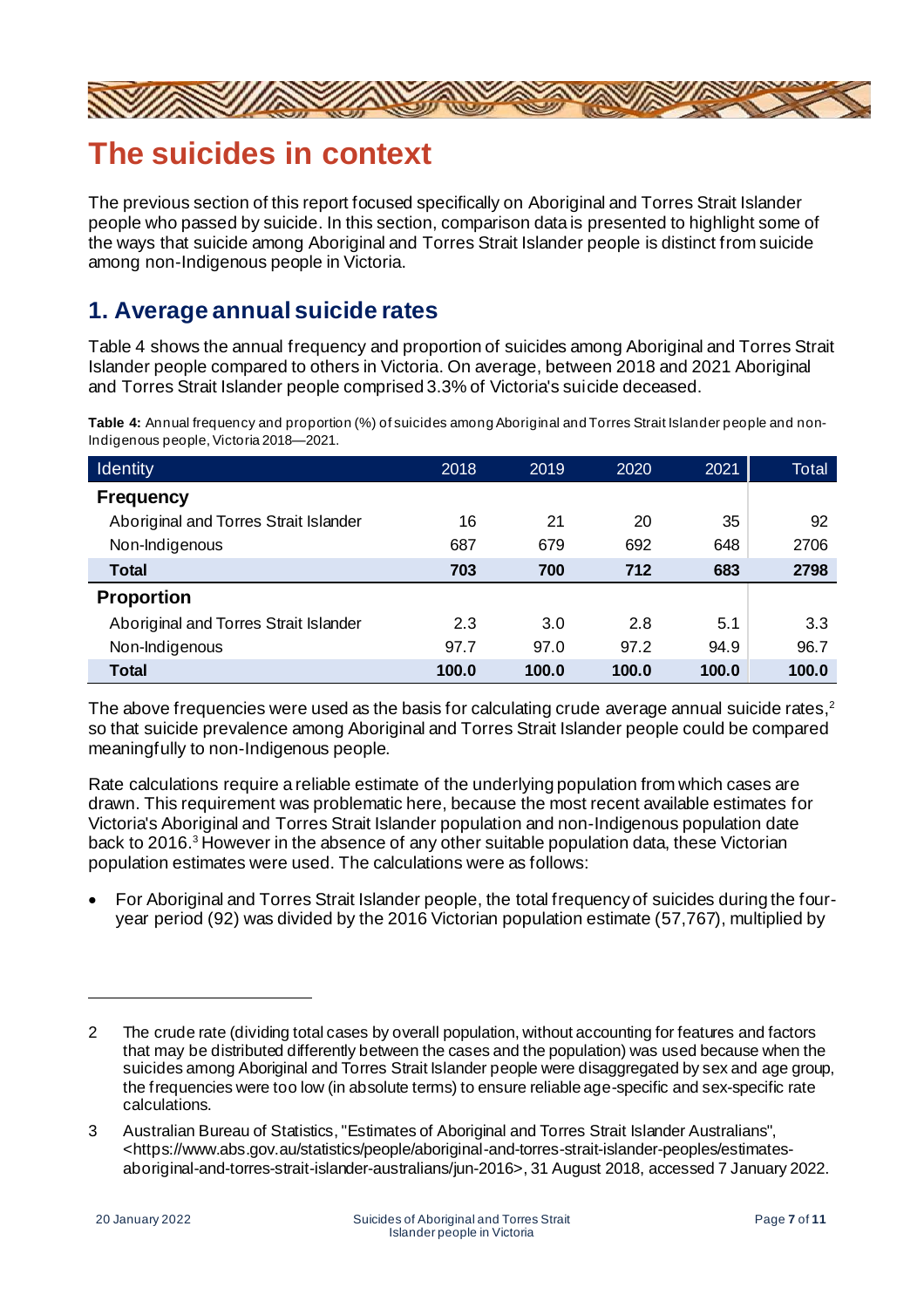

100,000 then divided by four years. This yielded a crude average annual rate of **39.8** suicides per 100,000 population of Aboriginal and Torres Strait Islander people between 2018-2021.

• For non-Indigenous people, the total frequency of suicides during the four-year period (2706) was divided by the 2016 Victorian population estimate (6,115,405), multiplied by 100,000 then divided by four years. This yielded a crude average annual rate of **11.1** suicides per 100,000 population of non-Indigenous people between 2018-2021.

The results indicate that between 2018 and 2021 in Victoria, Aboriginal and Torres Strait Islander people died by suicide at a rate nearly three and a half times higher than non-Indigenous people.

**NOTE:** This must be interpreted with caution as the population estimates used in the rate calculations are out of date and do not account for changes in underlying populations over time. But even so, the results leave little doubt that the suicide rate among Aboriginal and Torres Strait Islander people in Victoria is far higher than among non-Indigenous people.

#### **2. Age distribution**

Table 5 shows the overall frequency and proportion of suicides by age group in Victoria during 2018—2021 among Aboriginal and Torres Strait Islander people, compared to non-Indigenous people. The suicides in Aboriginal and Torres Strait Islander people were far more prevalent in younger age groups, with 57.6% of the deceased being aged under 35 years (compared to 32.9% in the non-Indigenous people).

| Age group          |          | Aboriginal and Torres<br>Strait Islander | Non-Indigenous |               |
|--------------------|----------|------------------------------------------|----------------|---------------|
|                    | N        | %                                        | N              | $\frac{9}{6}$ |
| Under 18 years     | 5        | 5.4                                      | 75             | 2.8           |
| 18 to 24 years     | 23       | 25.0                                     | 296            | 10.9          |
| 25 to 34 years     | 25       | 27.2                                     | 520            | 19.2          |
| 35 to 44 years     | 16       | 17.4                                     | 494            | 18.3          |
| 45 to 54 years     | 20       | 21.7                                     | 478            | 17.7          |
| 55 to 64 years     | 3        | 3.3                                      | 417            | 15.4          |
| 65 years and older | $\Omega$ | 0.0                                      | 426            | 15.7          |
| <b>Total</b>       | 92       | 100.0                                    | 2706           | 100.0         |

**Table 5:** Overall suicide frequency and proportion by age group, among Aboriginal and Torres Strait Islander people and non-Indigenous people, Victoria 2018—2021.

This finding was also reflected in the average ages of the deceased. The average age of the male Aboriginal and Torres Strait Islander people was 34.9 years, compared to 45.5 years in non-Indigenous males. The difference was even more pronounced in females: the average age of the female Aboriginal and Torres Strait Islander people was 30.2 years, compared to 44.9 years in non-Indigenous females.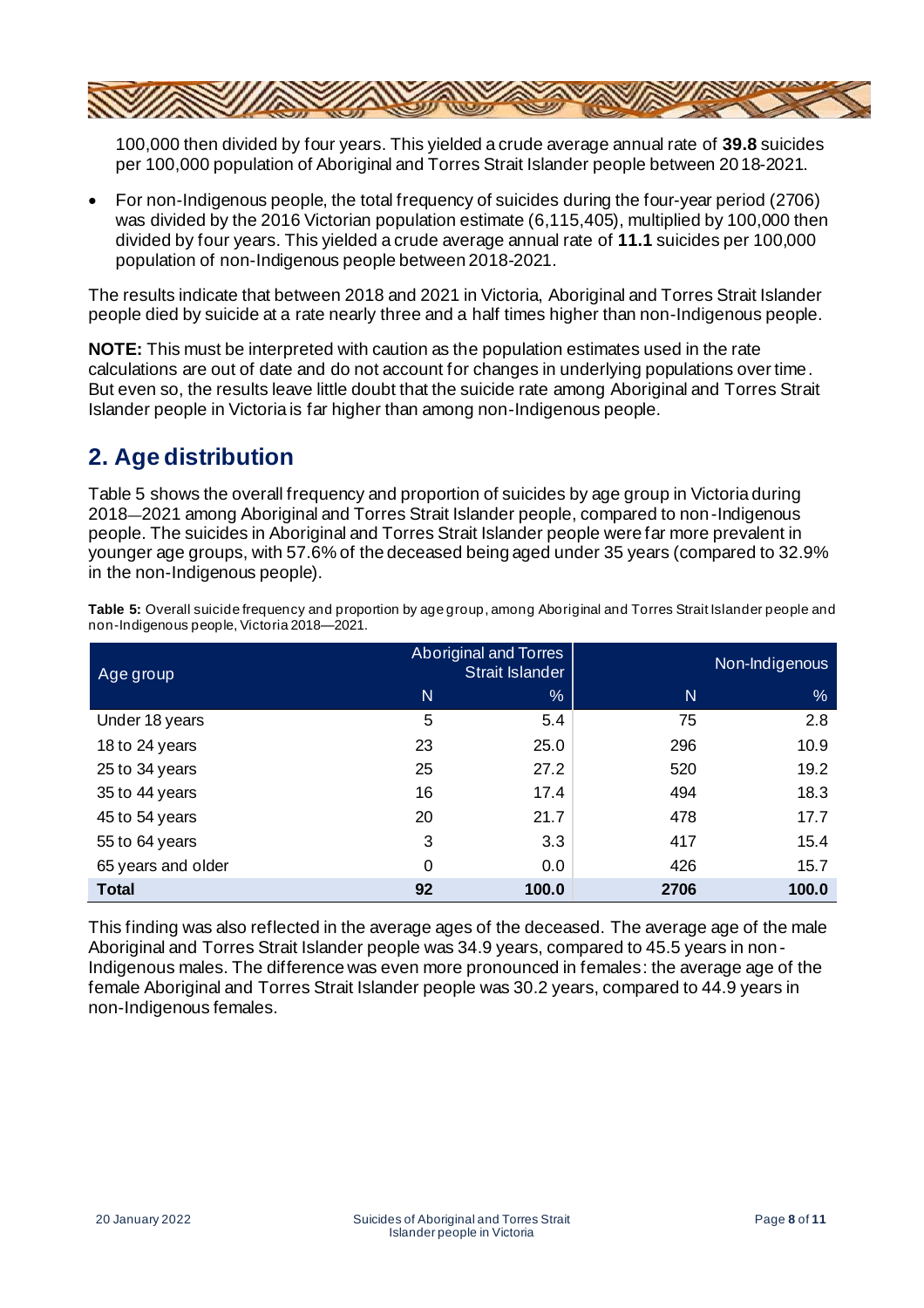

#### **3. Location**

Table 6 shows the overall frequency and proportion of suicides by fatal incident location in Victoria during 2018—2021 among Aboriginal and Torres Strait Islander people, compared to non-Indigenous people. While 45.7% of suicides among Aboriginal and Torres Strait Islander people occurred in Metropolitan Melbourne, the proportion was 65.8% for non-Indigenous people.

**Table 6:** Overall suicide frequency and proportion by fatal incident location, among Aboriginal and Torres Strait Islander people and non-Indigenous people, Victoria 2018—2021.

| Fatal incident location |    | Aboriginal and Torres<br>Strait Islander | Non-Indigenous |       |
|-------------------------|----|------------------------------------------|----------------|-------|
|                         | N  | $\frac{0}{0}$                            | N              | $\%$  |
| Metropolitan Melbourne  | 42 | 45.7                                     | 1781           | 65.8  |
| Regional Victoria       | 50 | 54.3                                     | 925            | 34.2  |
| <b>Total</b>            | 92 | 100.0                                    | 2706           | 100.0 |

The higher proportion of Aboriginal and Torres Strait Islander suicides in regional Victoria potentially reflects, at least in part, the places where communities are situated. Approximately three-quarters of Victoria's overall population resides in Metropolitan Melbourne, but for Aboriginal and Torres Strait Islander people this figure is much lower, with just over 50% residing in regional Victoria.<sup>4</sup>

<sup>4</sup> Victorian Public Sector Commission, "Aboriginal Victoria Today", 28 June 2019, <https:// vpsc.vic.gov.au/html-resources/aboriginal-cultural-capability-toolkit/aboriginal-victoria-today/>, accessed 12 January 2022.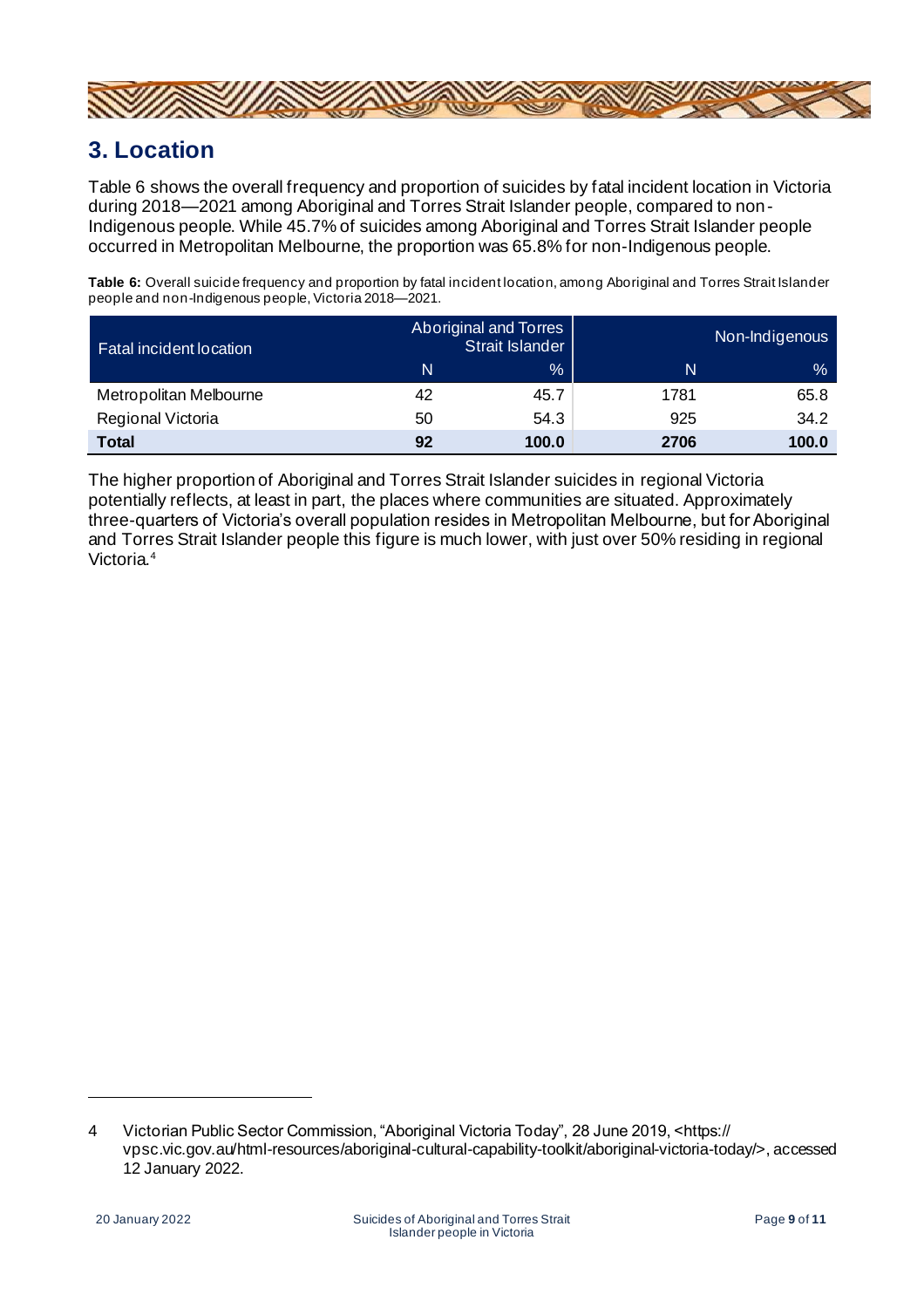

## **Emerging themes in the deaths**

Coroners are still investigating many of the 92 passings by suicide of Aboriginal and Torres Strait Islander people which occurred in Victoria between 1 January 2018 and 31 December 2021, but the available material points to some emerging themes.

- **Regional impacts and trends**. Suicides of Aboriginal and Torres Strait Islander people occurred all around Victoria during the period 2018—2021. In several instances, a suicide in a particular area was closely followed by another suicide in the same or a neighbouring community. This intensified the impact of the suicides on the affected communities and created rolling anxieties across Victoria about the possibility of suicide clusters.
- **Substance misuse as a stressor**. There was a strong causal nexus in several cases between substance misuse and the decision to suicide. In regional areas such as Mildura where there is a lack of dedicated drug and alcohol treatment services, the negative impact of substance misuse on the mental health and wellbeing of Aboriginal and Torres Strait Islander people could be particularly serious.
- **Other recurring themes**. The other themes that recurred across both males and females of all ages included inability to access support services; engagement with the police and justice system proximal to passing; relationship breakdowns; and lack of access to stable accommodation
- **The COVID-19 pandemic**. While there was a marked spike in the number of suicides during 2021, it is important not to assume this must have resulted from the ongoing COVID-19 pandemic. Undoubtedly the pandemic has negatively impacted Aboriginal and Torres Strait Islander communities in Victoria, but it is only one among many sources of stress for community members. There is a risk that attributing the suicides simply to 'the pandemic' will inhibit efforts to understand what is actually driving these suicides.

In addition to the general themes discussed above, there were also certain themes that emerged or were expressed strongly in specific groups:

- **Males and females aged 18 to 24 years**. For this group, possible impacts on the decision to suicide included known mental health issues, previous engagement with supports services, contact with the justice system, housing and accommodation barriers, recent relationship breakdowns, and substance misuse. The enhanced datasets will be critical for analysing the steep increase in 2021.
- **Females aged 18 to 24 years**. For this group, possible impacts on the decision to suicide included accommodation issues, and exposure to previous and or current violence within their relationships.
- **Males and females aged 25 to 34 years**. For this group, possible impacts on the decision to suicide included engagement with the justice system, both past and future engagements pending, relationship breakdown (personal and family), and previous contact with services under the mental health act. This group presents well within the community, often engaged and active, but appears to be impacted by underlying stressors that require more significant investigation.
- **Males aged 45 to 54 years**. For this group, issues that may have impacted on the decision to suicide included recent relationship breakdowns (partner/family), residing alone, previous